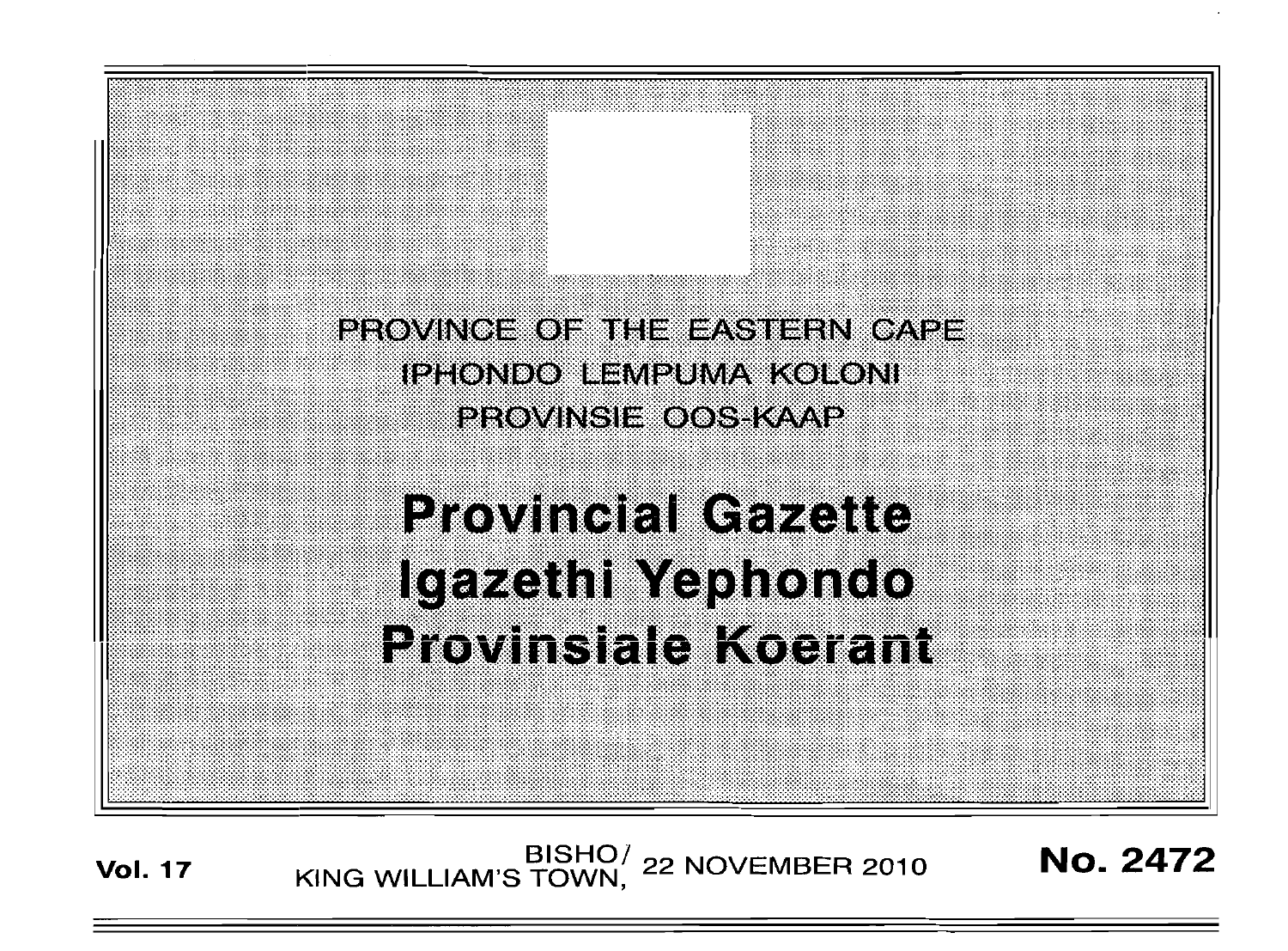#### **IMPORTANT NOTICE**

**The Government Printing Works will not be held responsible for faxed documents not received due to errors on the fax machine or faxes received which are unclear or incomplete. Please be advised that an "OK" slip, received from a fax machine, will not be accepted as proof that documents were received by the GPW for printing. If documents are faxed to the GPW it will be the sender's responsibility to phone and confirm that the documents were received in good order.**

**Furthermore the Government Printing Works will also not be held responsible for cancellations and amendments which have not been done on original documents received from clients.**

# **CONTENTS • INHOUD**

No. **GENERAL NOTICES** Page Gazette<br>No. No. No. No. 361 Development Facilitation Act (67/1995): Establishment of subdivision: Portion 9 of Farm 730, East London . 372 Land Use Planning Ordinance (15/1985) and Removal of Restrictions Art (84/1967): Buffalo City Municipality: Removal of title conditions: Erf 10941, East London . Grondgebruikordonnansie (15/1985) en Wet op Opheffing van Beperkings (84/1967): Buffalostad Munisipaliteit: Opheffing van titelvoorwaardes: Erf 10941, Oos-Londen . 373 Land Use Planning Ordinance (15/1985) and Removal of Restrictions Act (84/1967): Buffalo City Municipality: Removal of title conditions: Erf 11328, East London . Grondgebruikordonnansie (15/1985) en Wet op Opheffing van Beperkings (84/1967): Buffalostad Munisipaliteit: Opheffing van titelvoorwaardes: Erf 11328, Oos-Londen . 374 Buffalo City Municipality: Subdivision and rezoning: Portion of Erf 255, Collondale . Buffalostad Munisipaliteit: Onderverdeling en hersonering: Gedeelte van Erf 255, Collondale . 375 Development Facilitation Act (67/1995): Establishment of a land development area: Portion 3 of Farm 695, East London . **LOCAL AUTHORITY NOTICE** 129 Municipal Ordinance (20/1974): Closure: Portions of Rugby and Station Streets opposite Erven 419 to 423, 5 3 3 3 4 4 4 7 8 2472 2472 2472 2472 2472 2472 2472 2472 2472

Maclear .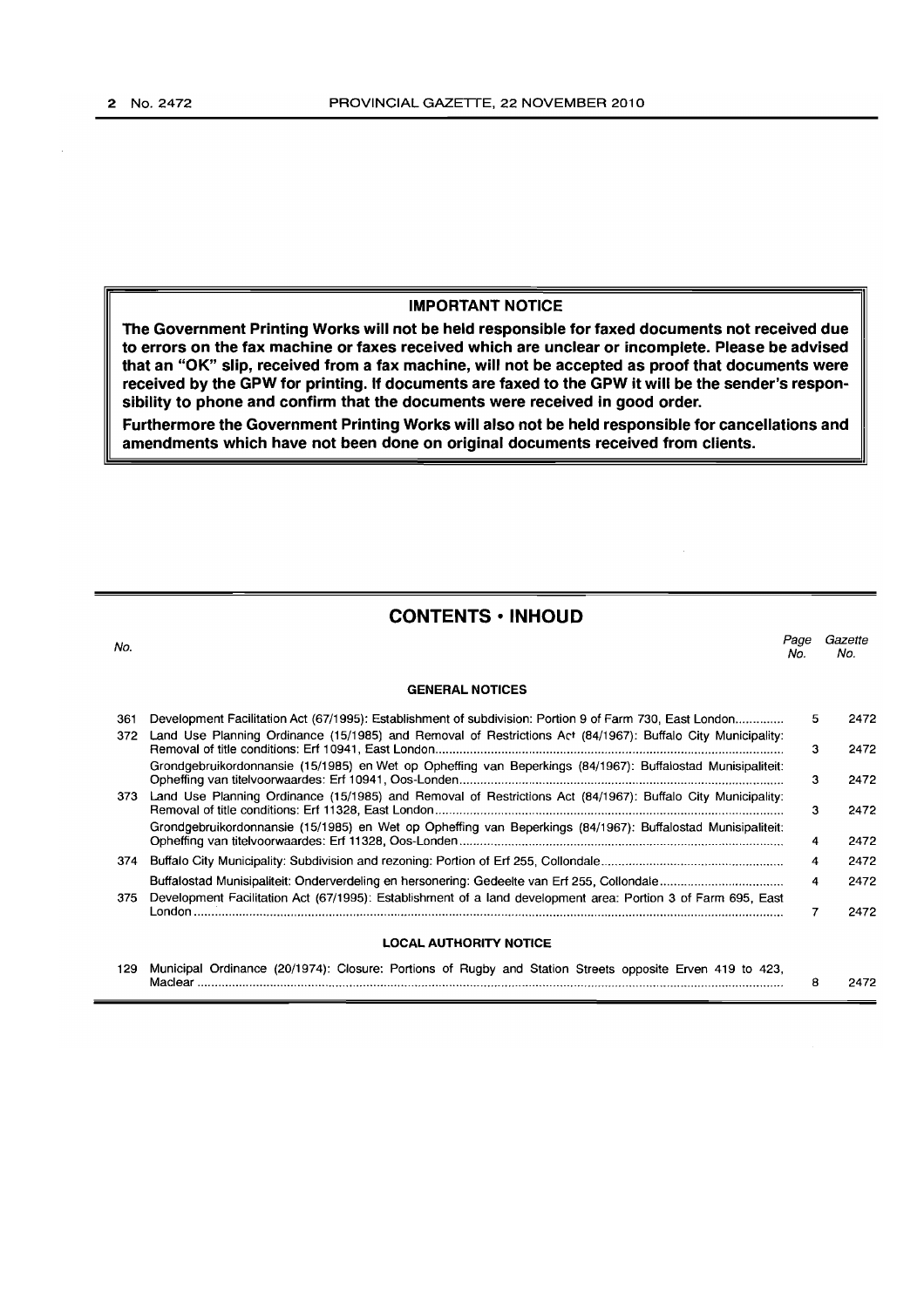# **GENERAL NOTICES**

# No. 372

# **BUFFALO CITY MUNICIPALITY**

LAND USE PLANNING ORDINANCE No. 15 OF 1985, SUBDIVISION IN TERMS OF SECTION 24 (2) (a) AND DEPARTURE IN TERMS OF CLAUSE 5.1 OF THE BUFFALO CITY ZONING SCHEME, REMOVAL OF RESTRICTIONS ACT 84 OF 1967

It is hereby notified in terms of the above-mentioned Act/Ordinance that the undermentioned application(s) has been received and is open to inspection at Room 4145, 4th Floor, Department of Housing and Local Government and Traditional Affairs, Eastern Cape, Regional Office, Tyamzashe BUilding, Civic Square, Bisho and at the Town Planning Enquiry Counter, First Floor, City Engineering Centre, 26 Oxford Street, East London, on weekdays from 08:00 to 13:00.

Any objections, with full reasons therefor, must be lodged in writing with the Municipal Manager, P.O. Box 134, East London not later than 20 December 2010, quoting the above Act and the objector's erf number.

Nature of application:

- 1. Removal of title conditions B (a), B (b) & B (c) applicable to Erf 10941, East London (106 Beach Road, Nahoon), in order to remove restrictive conditions preventing the subdivision of the property.
- 2. Subdivision of the site into Portion A and a Remainder.
- 3. Departure from the building line requirements.

Applicants: MEH Surveys & Maps.

#### A. FANI, Acting Municipal Manager (6458)

### **BUFFALOSTAD MUNISIPAUTEIT**

**-.**

GRONDSGEBRUIK ORDONNANSIE No. 15 VAN 1985, ONDERVERDELING KRAGTENS ARTIKEL 24 (2) (a) EN AFWYKING KRAGTENS KLOUSULE 5.1 VAN DIE BUFFALOSTAD HERSONERING SKEMA, OPHEFFING VAN BEPERKINGS 1967, WET 84 VAN 1967

Kragtens bostaande Ordonnansies/Wet word hiermee kennis gegee dat die onderstaande aansoek/e ontvang is en ter insae lê by Kamer 414/5, 4de Verdieping, Departement van Behuising, Plaaslike Regering en Tradisionele Sake, Oos-Kaap Streekkantoor, Tyamzashe Gebou, Burgerplein, Bisho en by die navraetoonbank van die Stadsbeplanningstak, Eerste Verdieping, Stadsingenieursentrum, Oxfordstraat 26, Oos-Londen, op weeksdae van 08:00 tot 13:00.

Enige besware, met volledige redes daarvoor, moet voor of op 20 Desember 2010 skriftelik by die Munisipale Bestuurder, Posbus 134, Oos-Londen, ingedien word met vermelding van bogenoemde Wet en die beswaarmaker se erfnommer.

Aard van aansaek:

1. Opheffing van titelvoorwaardes B (a), B (b) en B (c) van toepassing op Erf 10941, Oos-Londen (Strandweg 106, Nahoon), vir die opheffinq van beperkings wat onderverdeling van die eiendom verhoed.

2. Onderverdeling van die erf in Gedeelte A en 'n Restant.

3. Afwyking vanaf die boulynbeperkings.

.Aansoekers: MEH Surveys & Maps.

#### A. FANI, Waarnemende Munisipale Bestuurder (6458)

13 September 2010 (Kennisgewing No. 132/10) ZM/avdb

# No. 373

# **BUFFALO CITY MUNICIPALITY**

LAND USE PLANNING ORDINANCE No. 15 OF 1985, SUBDIVISION IN TERMS OF SECTION 24 (2) (a) 15, REMOVAL OF RESTRICTIONS ACT, 1967 (ACT 84 OF 1967)

It is hereby notified in terms of the above-mentioned Act/Ordinance that the undermentioned application(s) has been received and is open to inspection at Room 414/5, 4th Floor, Department of Housing and Local Government and Traditional Affairs, Eastern Cape, Regional Office, Tyamzashe Building, Civic Square, Bisho and at the Town Planning Enquiry Counter, First Floor, City Enqlneerinq Centre, 26 Oxford Street, East London, on weekdays from 08:00 to 13:00.

Any objections, with full reasons therefor, must be lodged in writing with the Municipal Manager, P.O. Box 134, East London not later than 13 December 2010, quoting the above Act and the objector's erf number.

Nature of application:

Removal of title conditions B2 (b), (c), and (d) applicable to Deed of Transfer No. T425/2009 relating to Erf 11328, East London (51 Kennington Road, Nahoon) in order to allow for the subdivision of the property into two portions.

Applicants: Tshani Consulting.

#### A. FANI, Acting Municipal Manager (6457)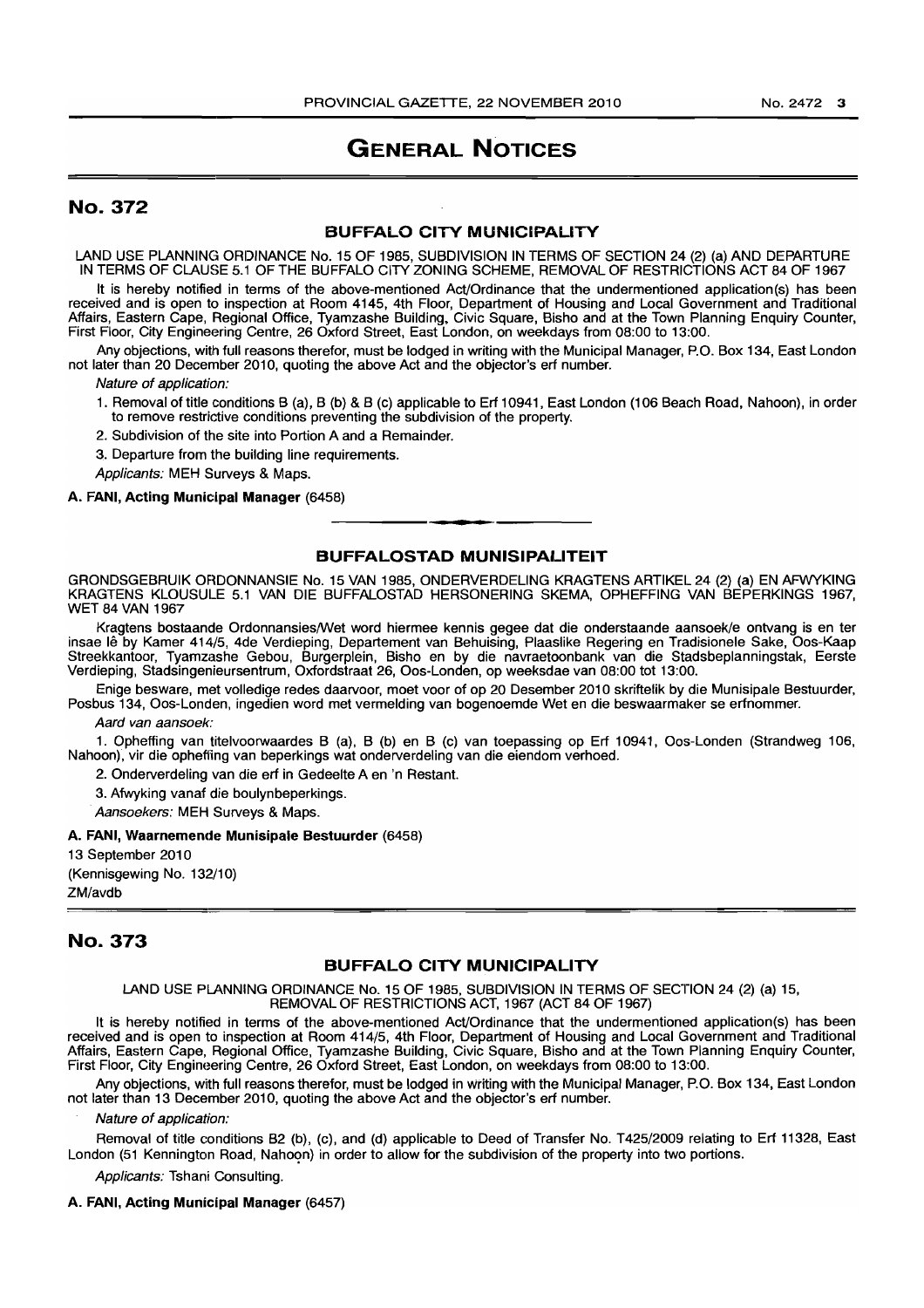#### **BUFFALOSTAD MUNISIPALITEIT**

# GRONDGEBRUIKS ORDONNANSIE No. 15 VAN 1985, ONDERVERDELING KRAGTENS ARTIKEL 24 (2) (a), WET OP OPHEFFING VAN BEPERKINGS, 1967 (WET 84 VAN 1967)

Kragtens bostaande Ordonnansies/Wet word hiermee kennis gegee dat die onderstaande aansoek/e ontvang is en ter insae Iê by Kamer 414/5, 4de Verdieping, Departement Behuising, Plaaslike Regering en Tradisionele Sake, Oos-Kaap Streekkantoor, Tyamzashe Gebou, Burgerplein, Bisho en by die navraetoonbank van die Stadsbeplanningstak, Eerste Verdieping, Stadsingenieursentrum, Oxfordstraat 26, Oos-Londen, op weeksdae van 08:00 tot 13:00.

Enige besware, met volledige redes daarvoor, moet voor of op 13 Desember 2010 skriftelik by die Munisipale Bestuurder, Posbus 134, Oos-Londen, ingedien word met vermelding van bogenoemde Wet en die beswaarmaker se erfnommer.

Aard van aansoek:

Opheffing van titelvoorwaardes B2 (b), (c) en (d) van toepassing op Oordragakte No. T425/2009 met betrekking tot Erf 11328, Oos-Londen (Kenningtonweg 51, Nahoon) om die onderverdeling van die erf in twee gedeeltes toe te laat.

Aansoekers: Tshani Consulting.

#### A. FANI, Waarnemende Munisipale Bestuurder (6457)

# No. 374

# **BUFFALO CITY MUNICIPALITY**

# PROPOSED SUBDIVISION AND REZONING OF A PORTION OF ERF 255, COLLONDALE, FOR CONSOLIDATION WITH ERF 263

The Council proposes to subdivide and rezone a portion of Erf 255, Collondale, from public Open Space 1 to Residential Zone 3A purposes, for consolidation with Erf 263, in terms of section 16 and 24 of the Land Use Planning Ordinance 15 of 1985.

Details of the proposal may be inspected at Room 424, 4th Floor, Old Mutual Building, Oxford Street, on weekdays during normal working hours (08:00 to 16:30).

Any person who can not write may come during office hours to the above office where a staff member will assist to transcribe that person's comments or representations.

Written objections, to the proposal may be submitted to the Director of Planning and Economic Development at P.O. Box 81, East London, no later than 20 December 2010.

A. FANI, Acting Municipal Manager (6437)

## **BUFFALOSTAD MUNISIPALITEIT**

.**-.**

VOORGENOME ONDERVERDELING EN HERSONERING VAN 'N GEDEELTE VAN ERF 255, COLLONDALE VIR KONSOLIDERING MET ERF 263

Die Raad is voornemens om 'n Gedeelte van Erf 255, Collondale, te onderverdeel en hersoneer van Openbare Oopruimtedoeleindes 1 na Woondoeleindes 3A, vir konsolidering met Erf 263, kragtens artikel 16 en 24 van die Grondgebruiks Ordonnansie 15 van 1985.

Besonderhede van die voorstel lê ter insae by Kamer 424, Vierde Verdieping, Ou Mutualgebou, Oxfordstraat 26, op weeksdae gedurende gewone werksure (08:00 tot 16:30).

Enige persone wat nie kan skryf nie, mag gedurende kantoorure by hierdie kantoor hulp ontvang om hul aanmerkings of voorstellings af te skryf.

Skriftelike besware teen die voorstel met volledige redes daarvoor moet voor of op 20 Desember 2010 by die Direkteur van Beplanning en Ekonomiese Ontwikkelings, Posbus 81, Oos-Landen ingedien word.

#### A. FANI, Waarnemende Munisipale Bestuurder (6437)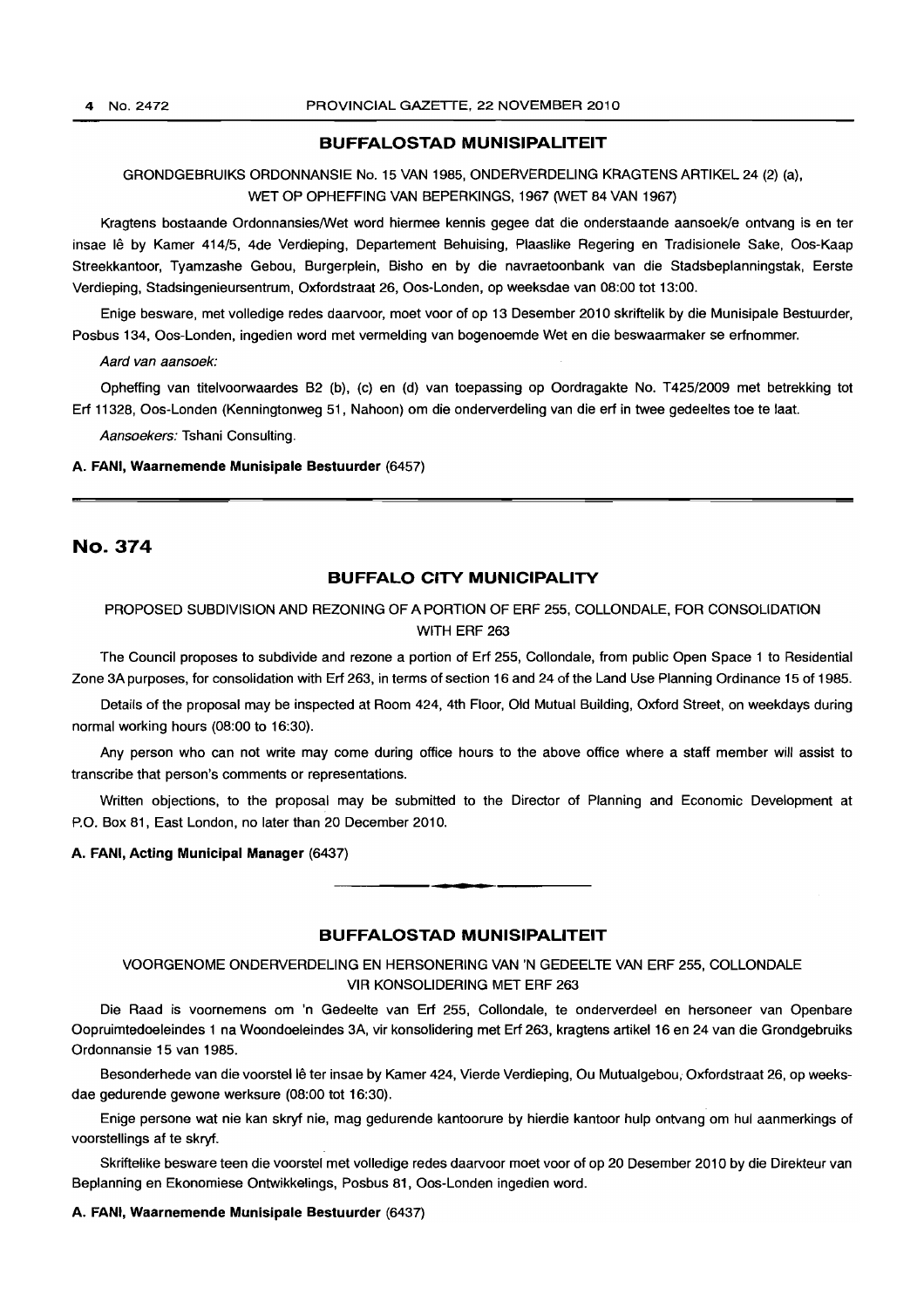# No. 361

#### NOTICE IN TERMS OF REGULATION 21(10) OF THE REGULATIONS UNDER THE DEVELOPMENT FACILITATION ACT, 67 OF 1995

NOTICE is hereby given that NPM PLANNING cc acting on behalf of the Mary Lynn Wylde has lodged an application in terms of the Development Facilitation Act for the establishment of a subdivision on Portion 9 of Farm 730 East London.

The proposed development comprises the following:

- The subdivision of Portion 9 of Farm 730, East London into a Portion measuring 10.00 Hectares and a Remainder measuring 14.49 Hectares.
- The proposed subdivision is depicted on the Subdivision Plan 6304.06.

The relevant plan(s), document(s) and information are available for inspection at Department of Local Government and Traditional Affairs, Room 4186, Fourth Floor, Tyamzashe Building, Phola Avenue, Bhisho, 5605 and at the offices of the land development applicant for a period of 21 days from 08 November 2010. .

The application will be considered at a TRIBUNAL HEARING to be held at the Blue Lagoon Hotel, Beacon Bay, East London on 3 February 2011 at 10h30 and the PREHEARING CONFERENCE will be held at the SAME VENUE on 13 January 2011 at 12HOO.

Any person having an interest in the application should please note that:

- 1. You may provide the Designated Officer with your written objections or representations by 29 November 2010.
- 2. If your comments constitute an objection to any aspect of the land development application, you must appear in person or through a representative before the Tribunal on the date mentioned .above. Only objectors who attend the pre-hearing may be entitled to attend the hearing, as per Development Facilitation Act rules. Any written objection or representation must state the name, address and contact number of the person or body making the objection or representation, the interest that such person or body has in the matter and the reason for the objection or representation.

Any written objection or representation must be delivered to the Designated Officer at the Department of Local Government and Traditional Affairs, Room 4186, Fourth Floor, Tyamzashe Building, Phola Avenue, BHISHO, 5605.

You may contact Mr M.M. Mona on Telephone No. 040 609 5465 or Fax No. 040 -609 5198 if you have any queries concerning the application.

#### LAND DEVELOPMENT APPLICANT

NPM PLANNING cc Town and Regional Planners Represented by: Deon Poortman 8 Anderson Road, Berea, East London, 5241

Tel  $\ddot{\cdot}$ 043 - 721 2306

0866754814 Fax  $\ddot{\phantom{a}}$ 

Email el@npmplanning.co.za $\mathbf{r}$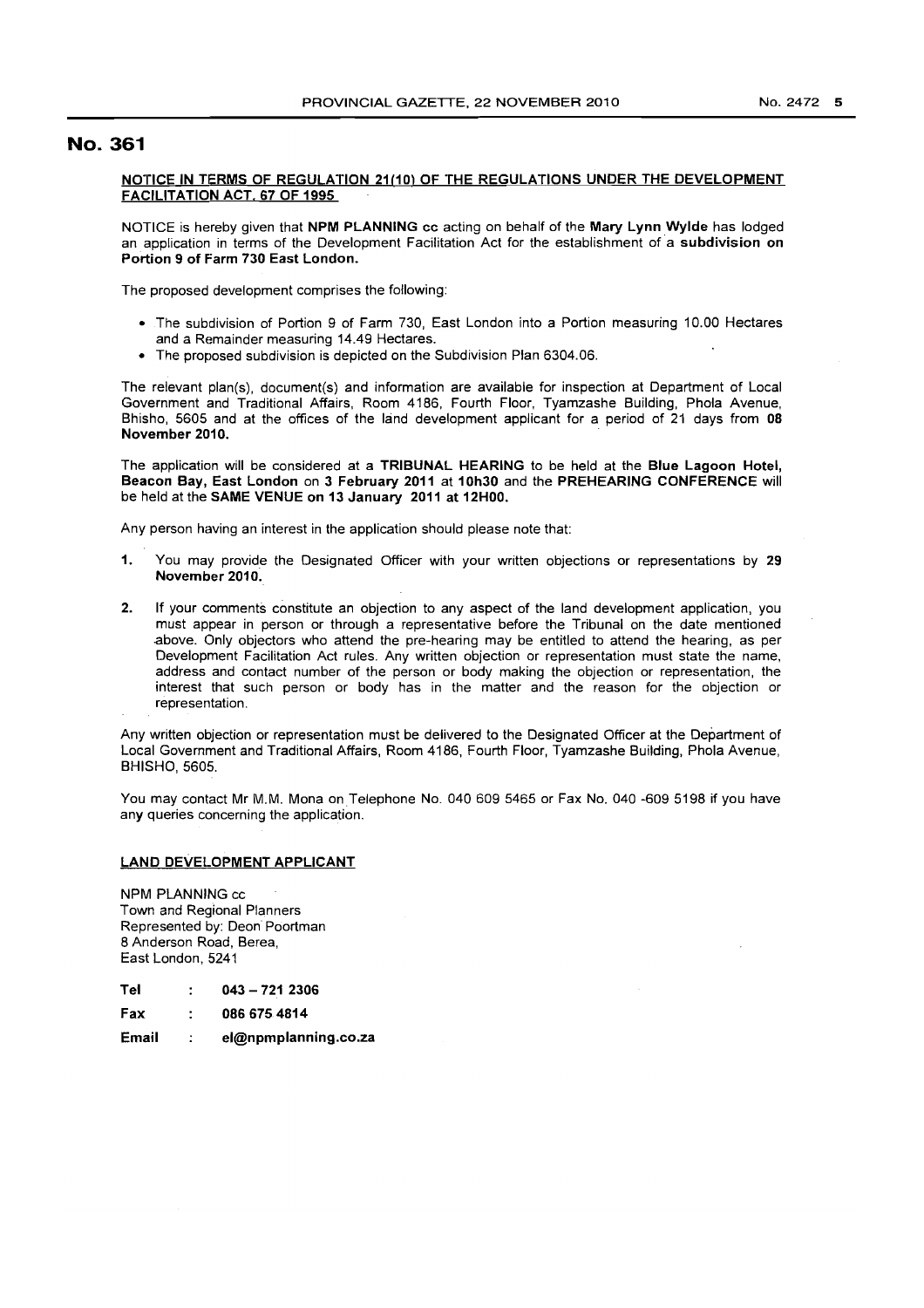#### ISAZISO SESICELO SOPHUHLlSO MHLABA NGOKUBHEKISELELE KUMTHETHO WAMSHUMI AMATHANDATHU (67) KUMTHETHO WONYAKA KA 1995.

Isaziso siyanikezelwa ukuba inkampani yakwa NPM PLANNING cc emele inkampani i Mary Lynn Wylde bangenise isicelo sokuphuhlisa umhlaba ngoko Mmiselo wo Mthetho woququzelelo lophuhlisomhlaba kwi Sahluko 9 i Fama engu 730, East London.

Esi sicelo siqulathe oku kulandelayo:

- Imveliso ye ndawo yophuhliso mhlaba kunye nokwahlu/wa lomhlaba ukuze kufumaneke imvume.
- Olulwahlulo mhlaba luyabonakaliswa kwi plani engu 6304.06. .

liPlani ezinxulumene noku, Amaxwebhu kunye neeNkcukacha zikulungele ukuhlolwa kwaye ziyafumaneka kwisebe 10 Rhulumente wezamkhaya nemicimbi yamasiko nezithethe kwigumbi 4186 kumgangatho wesine kwisakhiwo i Tyamzashe, Phola Avenyu, e Bhisho, 5605 kwakunye nasezi otisini zalowo ufake isicelo sokuphuhlisa umhlaba zingaphelanga iintsuku eziyi 21 ukususela ngomhla we 08 November 2010.

Esi sicelo siya kuqwalaselwa kwi Tribunal Hearing eyakube ibanjelwe e Blue Lagoon Hotel, e Beacon Bay, East London ngomhla wesibini (03) kwinyanga ka February ku nyaka ka 2011 ngo 10hOO kuze kuthi ngomhla we 13 ku January kunyaka ka 2011 ngo 10h00 kwa kule ndawo inye, kubanjwe inkomfa yamalungiselelo e Tribunal Hearing.

Nawuphi umntu onomdla kwesi sicelo makaqwalasele oku:

- 1. Unganikezela ngesichaso esibhaliweyo okanye isihlomelo kwigosa elinyuliweyo zingaphelanga ungadlulanga umhla wamashumi amathathu 29 November 2010.
- 2. Ukuba isichaso sakho sithe saveza umba ofuna ukuqwalaselwa malunga nesi sicelo sokuphuhliswa kwalomhlaba, kuzakufunaka uvele wena isiqu okanye i gqwetha lakho phambi kwe gqiza lovavanyo ngalomhla uchaziweyo ngasentla. Kuvumeleke ukuba kuye abachasi abayileyo kuqala kwi nkomfa yamalungiselelo eTribunal Hearing.

Nayiphi inkcaso okanye isihlomelo esibhaliweyo masisiwe kwigosa elinyuliweyo kwisebe 10 Rhulumente wezasekhaya nemicimbi yamasiko nezithethe kwi gumbi 4186, kumgangatho wesine, kwisakhiwo i Tyamzashe, Phola Avenyu, e Bhisho, 5605.

Ungatsalela umnxeba uMnu. M.M. Mona kule nombolo 040-609 5465 okanye umfekisele kule inombolo 040-609 5198 xa unemibuzo okanye ungaqondi malunga nesi sicelo.

#### OFAKE ISICELO SOPHUHLlSO MHLABA

NPM PLANNING cc Town and Regional Planners Bamelwe ngu: Deon Poortman 8 Anderson Road, Berea East London, 5241

| Tel<br>Fax |  | $043 - 7212306$<br>086 675 4814 |
|------------|--|---------------------------------|
|            |  |                                 |

15-22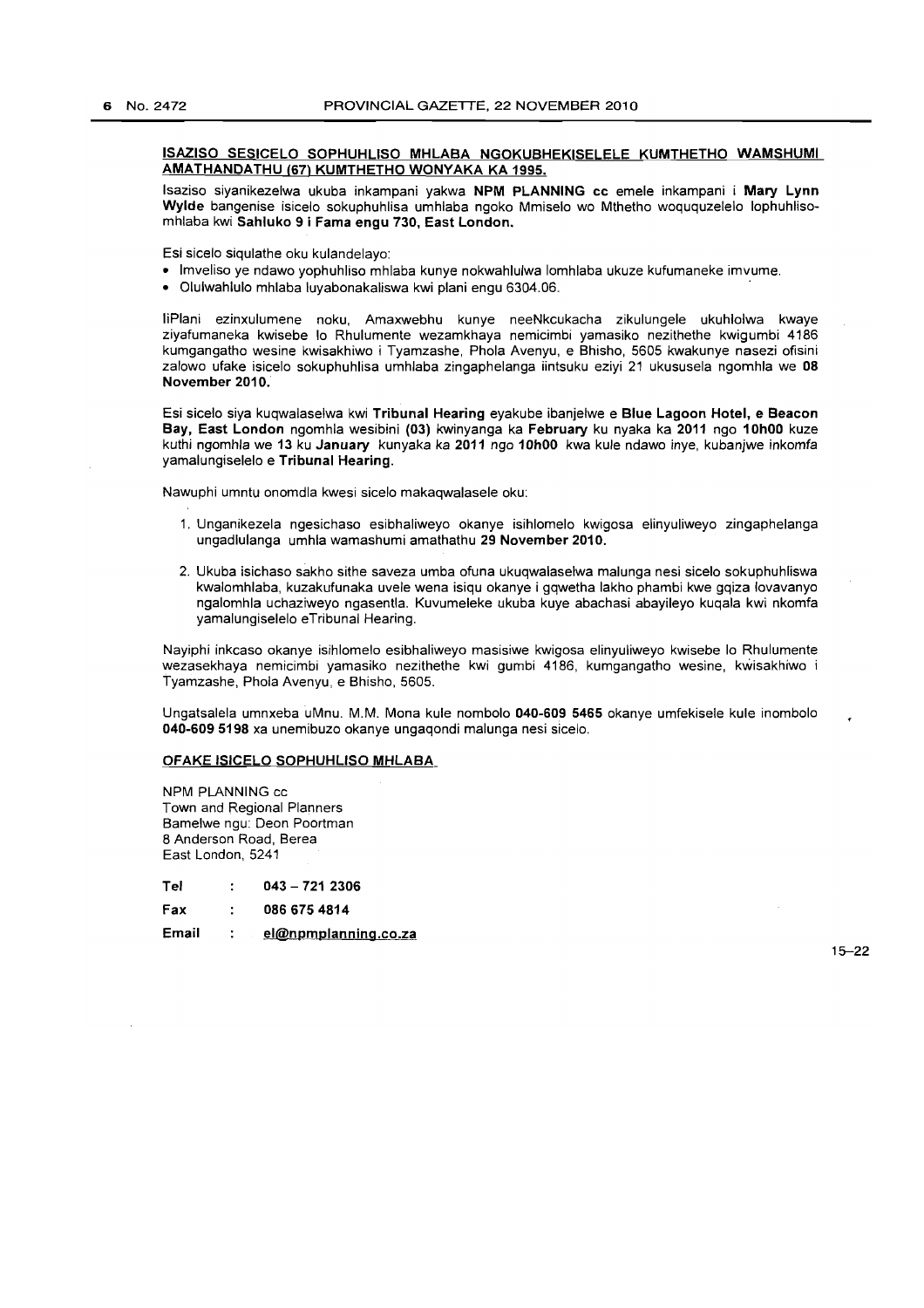# No. 375

# NOTICE IN TERMS OF REGULATION 21(10) OF THE REGULATIONS UNDER THE DEVELOPMENT FACILITATION ACT, 67 OF 1995 CASE NUMBER DT{EC) 017/2010

Notice is hereby given that SETPLAN acting on behalf of CLIPPETY CLOP PROPERTY HOLDINGS CC AS OWNER has lodged an application in terms of the Development Facilitation Act for the establishment of a land development area on PORTION 3 OF FARM 695 EAST LONDON, Province of the Eastern Cape.

The application consists of the following:

- The rezoning of the site from Agricultural Zone I to Resort Zone II
- The approval of the Site Development Plan No 1236 A/1

The relevant plan(s), document(s) and information are available for inspection at the Department of Local Government & Traditional Affairs, Room 4186, Fourth Floor, Tyamzashe Building, BHISHO for a period of 14 days from 22 November 2010.

The application will be considered at a TRIBUNAL HEARING to be held at the Gonubie Hotel, Gonubie, East London on 10 February 2011 at 10hOO and the PRE-HEARING conference will be held at the Gonubie Hotel, Gonubie, East London on 20 January 2011 at 10hOO.

Any person having an interest in the application should please note that:

- 1. You may, within a period of 14 days from the date of the publication of this notice, provide the Designated Officer with your written objections or representations; or
- 2. If your comments constitute an objection to any aspect of the land development application, you must appear in person or through a representative before the Tribunal on the date mentioned above.

Any written objection or representation must be delivered to the Designated Officer at the Department of Local Government and Traditional Affairs, Room 4186, Fourth Floor, Tyamzashe Building, BHISHO.

You may contact Mr M.M. Mona on telephone no. 040 609 5465 or Fax No. 040 609 5198 if you have any queries concerning the application. LAND DEVELOPMENT APPLICANT: SETPLAN, EAST LONDON TEL: 043 - 7433883, FAX: 043 - 7437374.